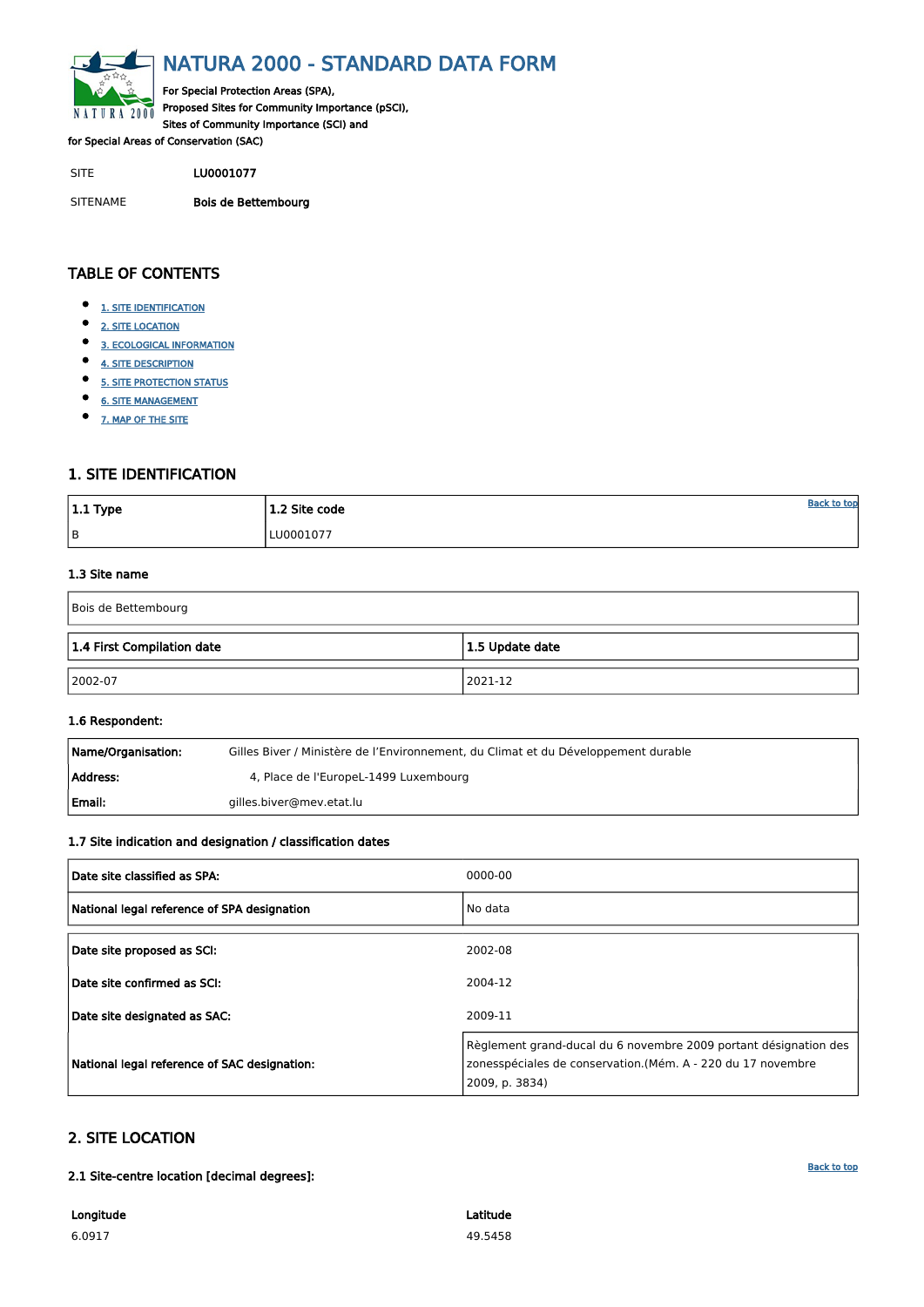247.0 0.0

#### 2.4 Sitelength [km]:

0.0

#### 2.5 Administrative region code and name

| NUTS level 2 code | <b>Region Name</b>       |
|-------------------|--------------------------|
| LU00              | Luxembourg (Grand-Duché) |

#### 2.6 Biogeographical Region(s)

Continental (100.0 %)

# <span id="page-1-0"></span>3. ECOLOGICAL INFORMATION

#### 3.1 Habitat types present on the site and assessment for them

**• PF:** for the habitat types that can have a non-priority as well as a priority form (6210, 7130, 9430) enter "X" in the column PF to indicate the priority form.

| <b>Annex I Habitat types</b> |           |           |            |                  |                 | Site assessment  |                                                 |                |        |  |  |
|------------------------------|-----------|-----------|------------|------------------|-----------------|------------------|-------------------------------------------------|----------------|--------|--|--|
| Code                         | <b>PF</b> | <b>NP</b> | Cover [ha] | Cave<br>[number] | Data<br>quality | <b>A B C D</b>   | A B C                                           |                |        |  |  |
|                              |           |           |            |                  |                 | Representativity | <b>Relative Surface</b><br>Conservation         |                | Global |  |  |
| 3150 <sub>0</sub>            |           |           | 0.39       |                  | P               | B                | C                                               | $\overline{B}$ | B      |  |  |
| 6430 <sub>8</sub>            |           |           | 0.2        |                  | P               | C                | $\mathsf C$                                     | $\mathsf{C}$   | B      |  |  |
| 9130 <sub>0</sub>            |           |           | 173.94     |                  | G               | Α                | $\mathsf C$<br>A<br>$\overline{A}$              |                |        |  |  |
| 9160 <sub>B</sub>            |           |           | 31.86      |                  | G               | B                | $\mathsf C$<br>$\overline{B}$<br>$\overline{A}$ |                |        |  |  |
| 91E0B                        |           |           | 2.17       |                  | P               | B                | B<br>С<br>B                                     |                |        |  |  |

- $\bullet$ NP: in case that a habitat type no longer exists in the site enter: x (optional)
- $\bullet$ Cover: decimal values can be entered
- $\bullet$ Caves: for habitat types 8310, 8330 (caves) enter the number of caves if estimated surface is not available.
- Data quality:  $G = 'Good'$  (e.g. based on surveys);  $M = 'Modern'$  (e.g. based on partial data with some extrapolation);  $P = 'Poor'$  (e.g.  $\bullet$ rough estimation)

#### 3.2 Species referred to in Article 4 of Directive 2009/147/EC and listed in Annex II of Directive 92/43/EEC and site evaluation for them

| <b>Species</b> |      |                           |              | Population in the site |              |             |                |          |              | Site assessment |                |       |              |         |
|----------------|------|---------------------------|--------------|------------------------|--------------|-------------|----------------|----------|--------------|-----------------|----------------|-------|--------------|---------|
| G              | Code | <b>Scientific Name</b>    | $\mathsf{S}$ | <b>NP</b>              | т            | <b>Size</b> |                | Unit     | Cat.         | D.<br>qual.     | <b>A B C D</b> | A B C |              |         |
|                |      |                           |              |                        |              | Min         | <b>Max</b>     |          |              |                 | Pop.           | Con.  | Iso.         | Glo.    |
| B              | A085 | <b>Accipiter gentilis</b> |              |                        | p            |             | $\mathbf{1}$   | p        |              | M               | $\mathsf{C}$   | B     | $\mathsf{C}$ | B       |
| B              | A238 | Dendrocopos medius        |              |                        | p            | 4           | 5              | p        |              | M               | $\mathsf{C}$   | B     | $\mathsf{C}$ | B       |
| P              | 1381 | Dicranum viride           |              |                        | p            |             |                |          | P            | G               | $\mathsf B$    | B     | Α            | B       |
| B              | A236 | <b>Dryocopus martius</b>  |              |                        | p            | $\mathbf 1$ | $\overline{2}$ | p        |              | M               | $\mathsf{C}$   | B     | $\mathsf{C}$ | $\sf B$ |
| B              | A073 | <b>Milvus migrans</b>     |              |                        |              |             | $\mathbf{1}$   | p        |              | M               | $\mathsf{C}$   | B     | $\mathsf{C}$ | B       |
| М              | 1323 | <b>Myotis bechsteinii</b> |              |                        |              | 30          | 100            | bfemales | P            | M               | B              | A     | $\mathsf{C}$ | B       |
| М              | 1324 | <b>Myotis myotis</b>      |              |                        | $\mathsf{C}$ | 10          | 50             | males    | $\mathsf{P}$ | M               | $\mathsf{C}$   | A     | B            | B       |
| B              | A234 | <b>Picus canus</b>        |              |                        | p            |             | $\mathbf 1$    | p        |              | M               | $\mathsf{C}$   | B     | $\mathsf{C}$ | B       |
|                |      |                           |              |                        |              |             |                |          |              |                 |                |       |              |         |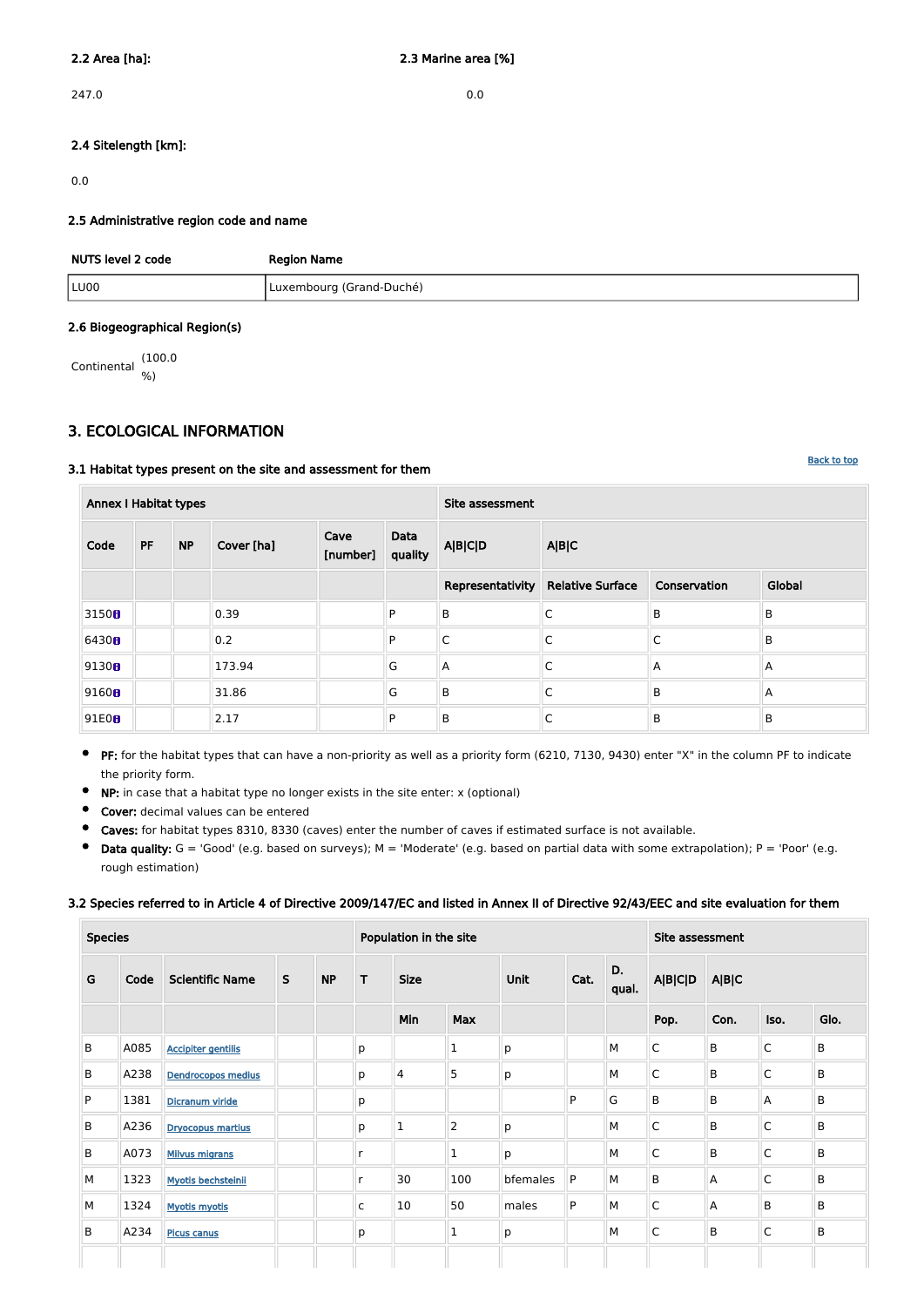| <u>.</u> | A235 | <b>Picus viridis</b> |  |  |  | M | . . |  |
|----------|------|----------------------|--|--|--|---|-----|--|
| ◡        | A210 | Streptopelia turtur  |  |  |  | M | . . |  |

- Group:  $A =$  Amphibians,  $B =$  Birds,  $F =$  Fish, I = Invertebrates, M = Mammals, P = Plants, R = Reptiles
- S: in case that the data on species are sensitive and therefore have to be blocked for any public access enter: yes
- NP: in case that a species is no longer present in the site enter: x (optional)
- Type:  $p =$  permanent,  $r =$  reproducing,  $c =$  concentration,  $w =$  wintering (for plant and non-migratory species use permanent)
- Unit:  $i =$  individuals,  $p =$  pairs or other units according to the Standard list of population units and codes in accordance with Article 12 and 17 reporting (see [reference portal](http://bd.eionet.europa.eu/activities/Natura_2000/reference_portal))
- Abundance categories (Cat.):  $C =$  common,  $R =$  rare,  $V =$  very rare,  $P =$  present to fill if data are deficient (DD) or in addition to population size information
- Data quality:  $G = 'Good'$  (e.g. based on surveys);  $M = 'Modern'$  (e.g. based on partial data with some extrapolation);  $P = 'Poor'$  (e.g. rough estimation); VP = 'Very poor' (use this category only, if not even a rough estimation of the population size can be made, in this case the fields for population size can remain empty, but the field "Abundance categories" has to be filled in)

- Group:  $A =$  Amphibians,  $B =$  Birds,  $F =$  Fish,  $Fu =$  Fungi,  $I =$  Invertebrates,  $L =$  Lichens,  $M =$  Mammals,  $P =$  Plants,  $R =$  Reptiles
- CODE: for Birds, Annex IV and V species the code as provided in the reference portal should be used in addition to the scientific name
- S: in case that the data on species are sensitive and therefore have to be blocked for any public access enter: yes
- NP: in case that a species is no longer present in the site enter: x (optional)
- Unit:  $i =$  individuals,  $p =$  pairs or other units according to the standard list of population units and codes in accordance with Article 12 and 17 reporting, (see [reference portal](http://bd.eionet.europa.eu/activities/Natura_2000/reference_portal))
- **Cat.:** Abundance categories:  $C =$  common,  $R =$  rare,  $V =$  very rare,  $P =$  present
- $\bullet$ Motivation categories: IV, V: Annex Species (Habitats Directive), A: National Red List data; B: Endemics; C: International Conventions; D: other reasons

#### 3.3 Other important species of flora and fauna (optional)

| <b>Species</b><br>Population in the site |             |                         |   |           |             | Motivation |  |                |             |              |                         |   |              |                  |  |  |
|------------------------------------------|-------------|-------------------------|---|-----------|-------------|------------|--|----------------|-------------|--------------|-------------------------|---|--------------|------------------|--|--|
| Group                                    | <b>CODE</b> | <b>Scientific Name</b>  | S | <b>NP</b> | <b>Size</b> |            |  |                | <b>Unit</b> | Cat.         | <b>Species</b><br>Annex |   |              | Other categories |  |  |
|                                          |             |                         |   |           | Min         | <b>Max</b> |  | <b>C R V P</b> | IV          | $\mathsf{V}$ | $\mathsf{A}$            | B | $\mathsf{C}$ | D                |  |  |
| M                                        | 1320        | <b>Myotis brandtii</b>  |   |           |             |            |  | P              | Χ           |              | X                       |   |              |                  |  |  |
| M                                        | 1331        | Nyctalus leisleri       |   |           |             |            |  | P              | Χ           |              | X                       |   |              |                  |  |  |
| M                                        | 1312        | <b>Nyctalus noctula</b> |   |           |             |            |  | P              | X           |              | X                       |   |              |                  |  |  |

### <span id="page-2-0"></span>4. SITE DESCRIPTION

#### 4.1 General site character

| <b>Habitat class</b>       | % Cover           |
|----------------------------|-------------------|
| N14                        | 0.99              |
| N26                        | 11.68             |
| N23                        | 0.77              |
| NO6                        | 0.31              |
| N16                        | 81.27             |
| N17                        | 4.57              |
| N20                        | 0.36              |
| N08                        | 0.05              |
| <b>Total Habitat Cover</b> | 99.99999999999999 |

#### Other Site Characteristics

1.1 SituationLa zone fait partie d'un massif forestier située entre les localités de Leudelange et de Bettembourg sur un versant de faible pente exposé au Nord-est.1.2 Milieu physiqueL'altitude du massif forestier se situe entre 280m et 325m. Le substrat géologique est entièrement formé par les couches du Pliensbachien (Lias moyen). Les sols sablo-limoneux et limoneux, non gleyifiés à modérément gleyifiés, à horizon B textural domine la zone. Dans les depressions en bas de pente apparaissent les sols Sols argileux, faiblement à modérément gleyifiés, à horizon B textural, sur substrat d'argiles. 1.3 Occupation du solLa zone est occupée en grande partie (65%) par la hêtraies du Melico-Fagetum. Dans les fonds des vallées et en bas des pentes dominent les chênaies-charmaies humides (10%). Les endroits particulièrement humides les long des ruisseaux et dans les dépressions sont occupés par l'aulnaie frênaie des sources et ruisseaux et l'aulnaie alluviale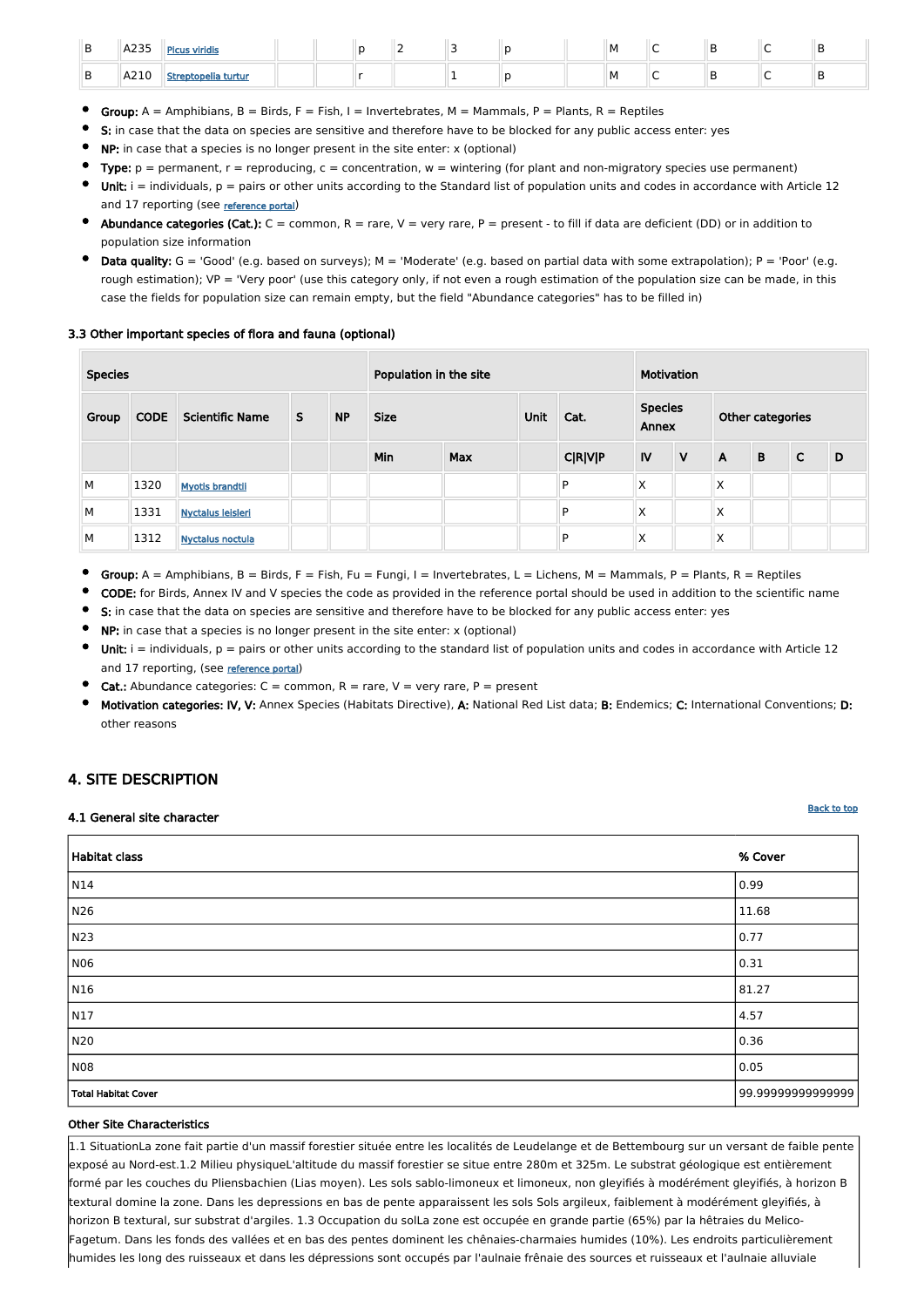[Back to top](#page-0-0)

| Positive Impacts |             |            |          |  |  |  |  |  |  |  |
|------------------|-------------|------------|----------|--|--|--|--|--|--|--|
|                  | Activities, | Pollution  | linside  |  |  |  |  |  |  |  |
| <b>Rank</b>      | management  | (optional) | /outside |  |  |  |  |  |  |  |
|                  | [code]      | [code]     | [i o b]  |  |  |  |  |  |  |  |
| М                | <b>B02</b>  |            |          |  |  |  |  |  |  |  |
| М                | B02.01.01   |            |          |  |  |  |  |  |  |  |

Rank:  $H = high$ ,  $M = medium$ ,  $L = low$ 

Pollution:  $N =$  Nitrogen input, P = Phosphor/Phosphate input, A = Acid input/acidification,

 $T =$  toxic inorganic chemicals,  $O =$  toxic organic chemicals,  $X =$  Mixed pollutions

 $i =$  inside,  $o =$  outside,  $b =$  both

| Negative Impacts |                                                   |                                    |                           |  |  |  |
|------------------|---------------------------------------------------|------------------------------------|---------------------------|--|--|--|
| <b>Rank</b>      | Threats and<br><i><b>pressures</b></i><br>[[code] | Pollution<br>(optional)<br>[[code] | inside/outside<br>[i o b] |  |  |  |
| ΙM               | B02.04                                            |                                    |                           |  |  |  |

nitrophile. Les régénérations naturelles et les forêts pionnières couvrent également environ 10% de la zone. La forêt résineuse couvre de petites surfaces (env. 10%) est essentiellement située dans la partie nord-est de la zone. Les surfaces restantes sont couvertes par les hêtraies-chênaies-charmaies et la végétation des coupes forestières. Une dizaine de mardelles se trouve dans la zone.

#### 4.2 Quality and importance

Les hêtraies du Melico-Fagetum et les chênaies-charmaies du Stellario-Carpinetum constituent l'intérêt majeur de la zone. Ces forêts, proche de l'état naturel, sont constituées en grande partie par des futaies anciennes. La toptographie, la variation de la texture et de l'humidité du sol ainsi que la présence de petits ruisseaux et sources entraînent une mosaïque de formations forestières. L'aulnaie nitrophile et les aulnaiesfrênaies situées le long des ruisseaux, bien que de surface modeste, représentent un autre attrait de la zone. A signaler également la présence de nombreuses mardelles avec une végétation spécifique intéressante. Le long d'un ruisseau à l'Est de la zone s'est développé une végétation riveraine pionnière dominée par les espèces hygrophiles.Les forêts de la zone abritent plusieurs espèces de chauves-souris, dont deux figurent à l'annexe II, Myotis bechsteinii et Myotis myotis.

 $\mathsf{X}% _{T}$ Yes

#### 4.3 Threats, pressures and activities with impacts on the site

The most important impacts and activities with high effect on the site

#### 4.4 Ownership (optional)

#### 4.5 Documentation

Heinrich C., Schrankel I., Sowa F, 2001: Naturwaldkonzept für den Südwesten Luxemburgs; Musée National d'Histoire Naturelle; Januar 2001. Takla M., 2001: Die Vegetation des potentiellen Naturwaldgebiets Betebuerger Boesch. Rapport non publié.

# <span id="page-3-0"></span>5. SITE PROTECTION STATUS (optional)

#### 5.1 Designation types at national and regional level:

| Code | Cover [%] | Code | Cover [%] | Code | Cover [%] |
|------|-----------|------|-----------|------|-----------|
| LU02 | 197.2     | LU07 | 100.0     |      |           |

#### 5.2 Relation of the described site with other sites:

designated at national or regional level:

| Type code | Site name            | Type | Cover [%] |
|-----------|----------------------|------|-----------|
| LU02      | Betebuerger Bësch    |      | 197.2     |
| LU07      | Région du Lias moyen |      | 100.0     |

#### 5.3 Site designation (optional)

Règlement grand-ducal du 6 novembre 2009 portant désignation des zones spéciales de conservation.

# <span id="page-3-1"></span>6. SITE MANAGEMENT

6.1 Body(ies) responsible for the site management:

#### 6.2 Management Plan(s):

An actual management plan does exist: